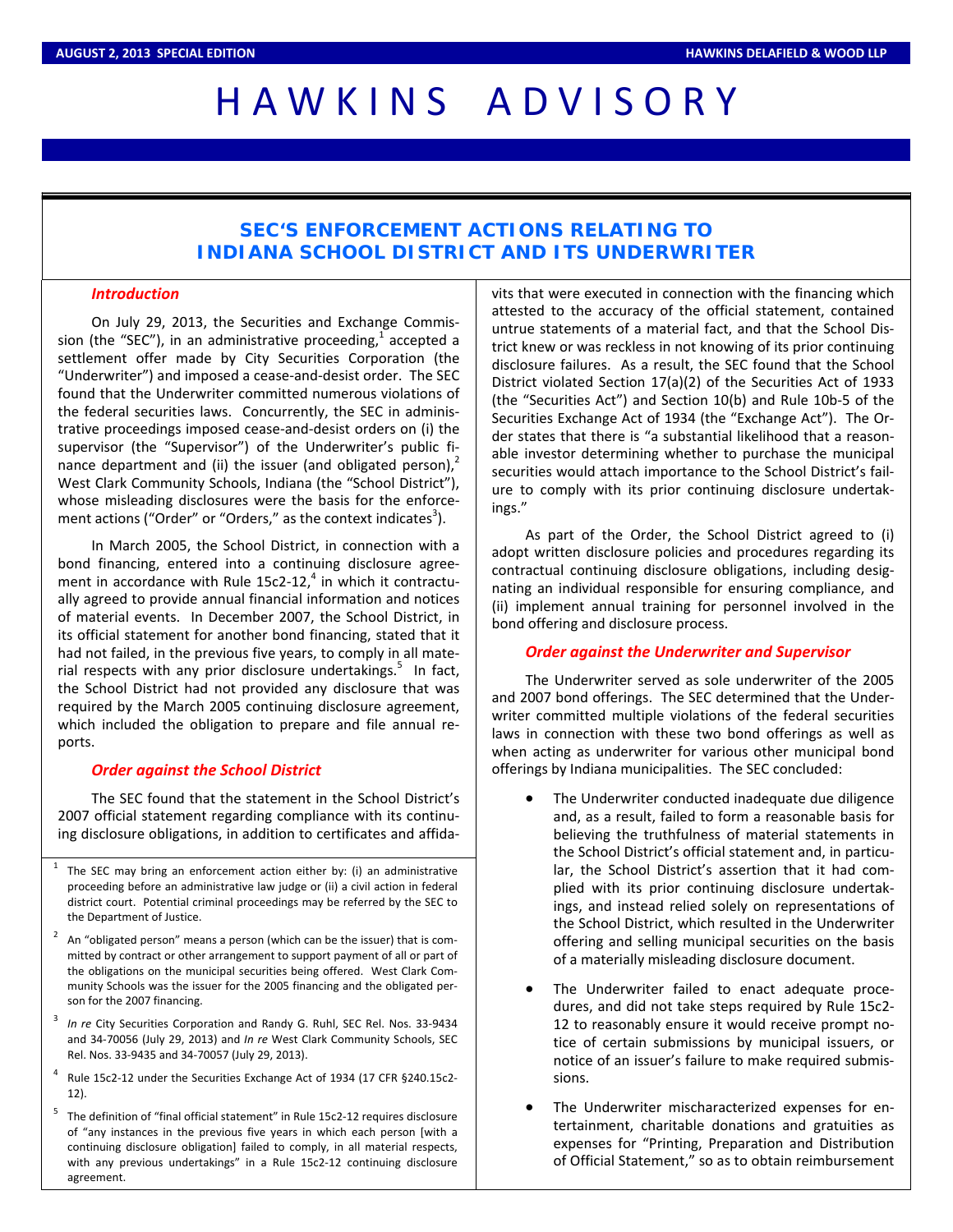from bond proceeds without the knowledge of various municipal securities issuers.

 The Underwriter approved and provided improper gifts and gratuities to representatives of issuers of municipal bonds.

As a result of such conduct, the SEC found that the Under‐ writer willfully violated the general antifraud provisions of the federal securities laws, Section 17(a)(2) of the Securities Act, and Section 10(b) and Rule 10b‐5 of the Exchange Act; MSRB Rule G-17, which requires brokers, dealers, and municipal securities dealers to deal fairly with all persons and not engage in any deceptive, dishonest, or unfair practice; and Rule 15B(c)(1) of the Exchange Act, which prohibits a broker, dealer, or munici‐ pal securities dealer from effecting a transaction in violation of any MSRB rule; and that the Supervisor willfully aided and abet‐ ted and caused the Underwriter's violations of Section 10(b) and 15B(c)(1) of the Exchange Act and Rule 10b‐5 thereunder and MSRB Rule G‐17, and caused the Underwriter's violation of Sec‐ tion 17(a)(2) of the Securities Act. The Order also found that the Underwriter willfully violated MSRB Rule G‐20 (prohibition on gifts and gratuities) and Section 15B(c)(1) of the Exchange Act, and that the Supervisor willfully aided and abetted and caused the Underwriter's violations.

The Underwriter was censured and was required to pay disgorgement (\$238,000) and a civil money penalty (\$300,000). The Supervisor was barred for one year from numerous posi‐ tions, including associating with any broker, dealer, or municipal securities dealer, with a right to apply for reentry after one year. The Supervisor was also required to pay disgorgement (\$18,155) and a civil money penalty (\$18,155). In addition, the Underwriter undertook numerous remedial measures, including (i) amending the firm's written supervisory policies and procedures as they relate to Rule 15c2‐12, (ii) updating procedures and re‐ cords relating to the firm's expense reports, (iii) conducting training sessions and scheduling monthly compliance meetings, and (iv) engaging an independent consultant to conduct a com‐ prehensive review of the firm's newly created fixed income capital markets department.

#### *Analysis*

In many respects, these are straightforward SEC enforce‐ ment actions. The School District never complied with its continuing disclosure obligations, yet its official statement stated that it had. The Underwriter took such representations at face value and never undertook any diligence to determine whether any of the required annual filings had been made.

However, there are two interesting items to note. First, the SEC concluded that the School District's failure to comply with its prior continuing disclosure obligations was material, and therefore the misstatements regarding compliance was a viola‐ tion of Rule 10b‐5. Had the School District instead stated that it had never filed any annual financial information or material event notices as required by its existing continuing disclosure agreements, there would have been no basis for this claim by the SEC against the School District.

The second noteworthy matter is that the SEC chose to bring the enforcement action against the Underwriter under Rule 15c2‐12(c) rather than under Rule 15c2‐12(b)(5)(i). Rule 15c2‐12(c) provides that it is unlawful for a broker, dealer, or municipal securities dealer to *recommend* the purchase or sale of a municipal security unless it has procedures in place that provide reasonable assurance that it will receive prompt notice of material events and failures to file annual financial information. Rule 15c2-12(b)(5)(i) provides that an underwriter cannot underwrite in a primary offering of municipal securities unless it has reasonably determined that the issuer (or obligated person) will provide annual financial information (as defined in Rule 15c2‐12) and notices of material events.

The SEC has in the past made strong statements regard‐ ing an underwriter's obligation under Rule 15c2-12(b)(5)(i), $^6$ although to date it has not taken an enforcement action un‐ der that subsection. The SEC instead chose to bring the en‐ forcement action against the Underwriter under Rule 15c2‐12 (c). The SEC views an underwriting as an implied recommen‐ dation<sup> $\prime$ </sup> and therefore thought it was appropriate to apply Rule 15c2‐12(c) in an underwriting context. *But Rule 15c2‐12 (c) was written to address secondary market trades*, to ensure that brokers and dealers on the trading desk, when they rec‐ ommend the purchase of a municipal security to an investor, check to determine whether there are any material event notices on file that should be taken into account.<sup>8</sup> Please also note that in Rule 15c2-12, subsection (c) applies to "any broker, dealer, or municipal securities dealer," while subsection (b) applies to "Participating Underwriters" (i.e., any of these

The SEC has issued stern warnings about the need to comply with Rule 15c2-12 (b)(5)(i). Most recently, in connection with the adoption of the amendments to Rule 15c2‐12 in June 2010 (SEC Rel. No. 34‐62184A), the SEC stated:

the Commission believes that it is doubtful that an underwriter could form a reasonable basis for relying on the accuracy or completeness of an issuer's or obligated person's ongoing disclosure representations, if such issuer or obligated person has a history of persistent and material breaches or has not remedied such past failures by the time the offer‐ ing commences.

- In setting forth its interpretation of a municipal underwriter's responsibilities in the 1988 release that proposed Rule 15c2‐12, the SEC stated, "By participat‐ ing in an offering, an underwriter makes an implied recommendation about the securities [being underwritten]." SEC Rel. No. 34‐26100 (Sept. 22, 1988). The SEC staff reiterated this position recently by quoting this same sentence from the 1988 release in a Risk Alert. "Strengthening Practices for the Under‐ writing of Municipal Securities," National Examination Risk Alert, Office of Compliance Inspections and Examinations (Mar. 19, 2012).
- When initially proposed, the provision that is now Rule 15c2-12(c) would have required brokers and dealers to review continuing disclosure filings prior to recommending the purchase or sale of a municipal security. Commenters were concerned about the impact on liquidity:
	- In view of the importance of *secondary market liquidity* in municipal issues, the Commission requested comment on whether the Proposed Amendments would have a substantial or long‐lasting effect on market liquidity. This request for comment was based on concerns raised about whether municipal securities dealers would be willing to effect *secondary market transactions* in a broad range of municipal securities if review was required on a recommendation by recommendation basis.

SEC Rel. No. 34‐34961 (Nov. 10, 1994) (emphasis added).

In response to such comments, the SEC revised the proposed rule to "replace the proposed review standard with a requirement that dealers have proce‐ dures in place that provide reasonable assurance that they will receive promptly any notices of material events regarding the securities that they recommend."